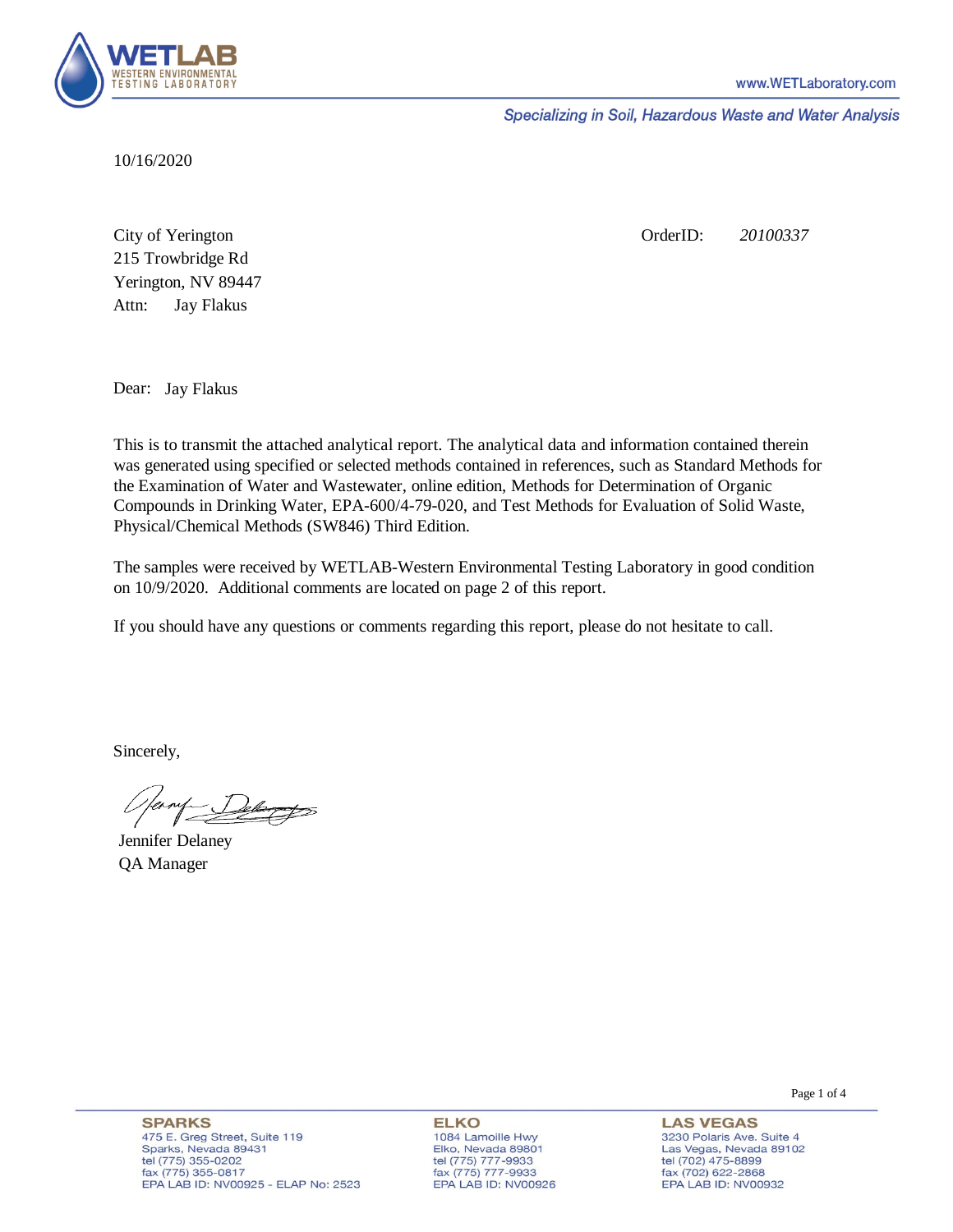### *City of Yerington - 20100337*

#### **Specific Report Comments**

None

#### **Report Legend**

| B         | $\overline{\phantom{a}}$ | Blank contamination; Analyte detected above the method reporting limit in an associated blank                                                                                                                             |
|-----------|--------------------------|---------------------------------------------------------------------------------------------------------------------------------------------------------------------------------------------------------------------------|
| D         | $\overline{\phantom{a}}$ | Due to the sample matrix dilution was required in order to properly detect and report the analyte. The reporting limit has been<br>adjusted accordingly.                                                                  |
| HT        | $\overline{\phantom{a}}$ | Sample analyzed beyond the accepted holding time                                                                                                                                                                          |
| J         | $\overline{\phantom{a}}$ | The reported value is between the laboratory method detection limit and the laboratory practical quantitation limit. The reported<br>result should be considered an estimate.                                             |
| K         | $\overline{\phantom{a}}$ | The TPH Diesel Concentration reported here likely includes some heavier TPH Oil hydrocarbons reported in the TPH Diesel<br>range as per EPA 8015.                                                                         |
| L         | $\overline{\phantom{a}}$ | The TPH Oil Concentration reported here likely includes some lighter TPH Diesel hydrocarbons reported in the TPH Oil range<br>as per EPA 8015.                                                                            |
| M         | $\overline{\phantom{a}}$ | The matrix spike/matrix spike duplicate (MS/MSD) values for the analysis of this parameter were outside acceptance criteria due<br>to probable matrix interference. The reported result should be considered an estimate. |
| N         | $\overline{\phantom{a}}$ | There was insufficient sample available to perform a spike and/or duplicate on this analytical batch.                                                                                                                     |
| NC        | $\overline{\phantom{a}}$ | Not calculated due to matrix interference                                                                                                                                                                                 |
| QD        | $\overline{\phantom{a}}$ | The sample duplicate or matrix spike duplicate analysis demonstrated sample imprecision. The reported result should be<br>considered an estimate.                                                                         |
| QL        | --                       | The result for the laboratory control sample (LCS) was outside WETLAB acceptance criteria and reanalysis was not possible.<br>The reported data should be considered an estimate.                                         |
| S         | $\overline{\phantom{a}}$ | Surrogate recovery was outside of laboratory acceptance limits due to matrix interference. The associated blank and LCS<br>surrogate recovery was within acceptance limits                                                |
| <b>SC</b> | $\overline{\phantom{a}}$ | Spike recovery not calculated. Sample concentration $>4X$ the spike amount; therefore, the spike could not be adequately<br>recovered                                                                                     |
| U         | $\overline{\phantom{a}}$ | The analyte was analyzed for, but was not detected above the level of the reported sample reporting/quantitation limit. The<br>reported result should be considered an estimate.                                          |

#### **General Lab Comments**

Per method recommendation (section 4.4), Samples analyzed by methods EPA 300.0 and EPA 300.1 have been filtered prior to analysis.

The following is an interpretation of the results from EPA method 9223B:

A result of zero (0) indicates absence for both coliform and Escherichia coli meaning the water meets the microbiological requirements of the U.S. EPA Safe Drinking Water Act (SDWA). A result of one (1) for either test indicates presence and the water does not meet the SDWA requirements. Waters with positive tests should be disinfected by a certified water treatment operator and retested.

Per federal regulation the holding time for the following parameters in aqueous/water samples is 15 minutes: Residual Chlorine, pH, Dissolved Oxygen, Sulfite.

**ELKO** 1084 Lamoille Hwy Elko, Nevada 89801 tel (775) 777-9933<br>fax (775) 777-9933 EPA LAB ID: NV00926 **LAS VEGAS** 3230 Polaris Ave. Suite 4 Las Vegas, Nevada 89102 tel (702) 475-8899<br>fax (702) 622-2868 EPA LAB ID: NV00932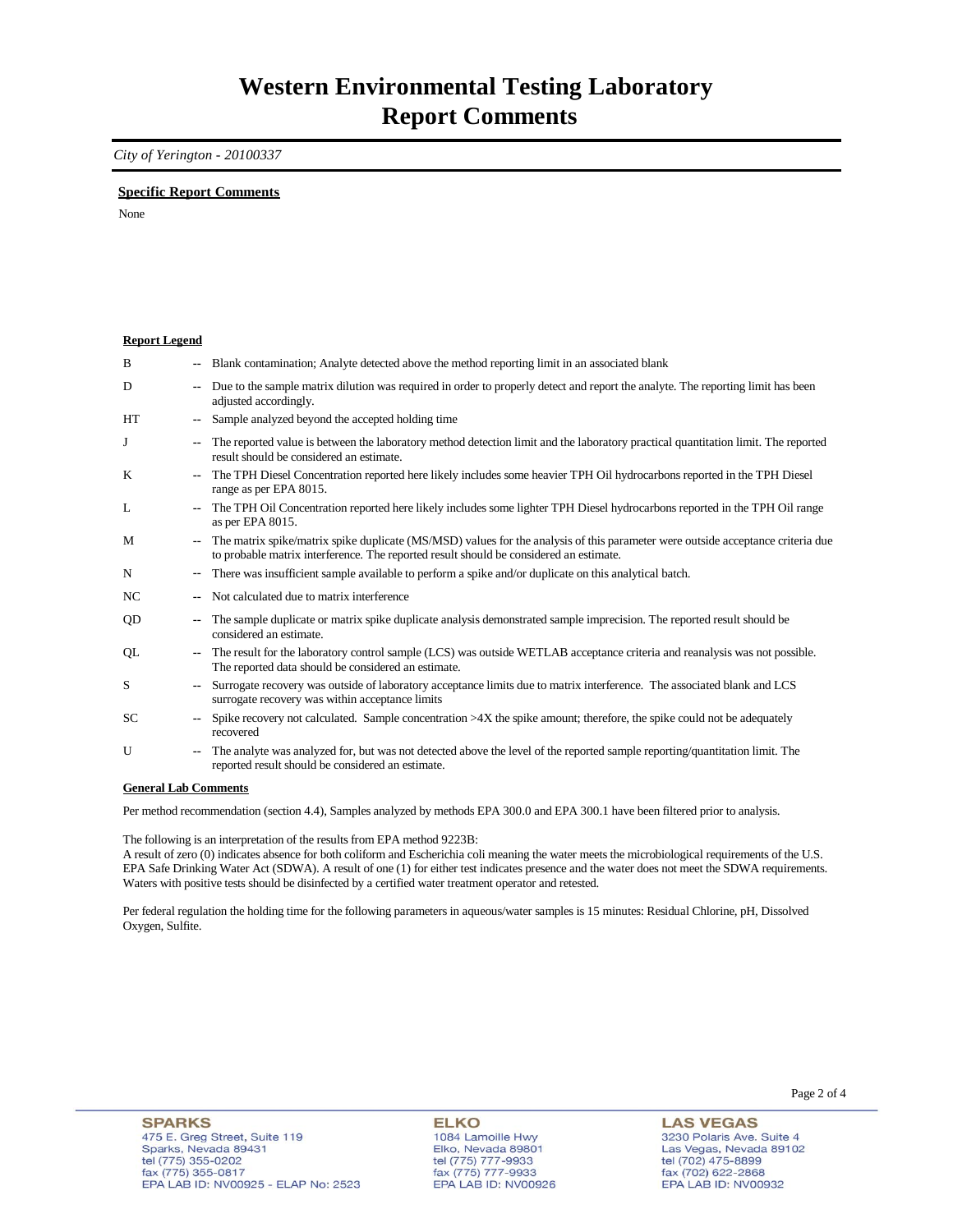## **Western Environmental Testing Laboratory Analytical Report**

**City of Yerington**

**215 Trowbridge Rd**

**Yerington, NV 89447**

**Attn:** Jay Flakus

**Phone:** (775) 302-1155 **Fax:** NoFax

**PO\Project:** *City of Yerington/LY-0255-C/ NV0000255*

| <b>Customer Sample ID:</b>      | South Lyon Medical  |                                 |              |              |    | <b>Collect Date/Time:</b> 10/9/2020 08:15 |               |                 |         |
|---------------------------------|---------------------|---------------------------------|--------------|--------------|----|-------------------------------------------|---------------|-----------------|---------|
| <b>WETLAB Sample ID:</b>        | 20100337-001        | <b>Field Residual Chlorine:</b> |              | $0.36$ mg/L  |    | <b>Receive Date:</b> 10/9/2020 12:11      |               |                 |         |
| Analyte                         | <b>Method</b>       | <b>Results</b>                  | <b>Units</b> | DF           | RL | <b>Analyzed</b>                           | <b>DW MCL</b> | Pass/Fail       | LabID   |
| <b>Microbiological Analyses</b> |                     |                                 |              |              |    |                                           |               |                 |         |
| <b>Total Coliform</b>           | SM 9223B (IDEXX 0   |                                 | $/100$ mL    | 1            |    | 10/9/2020                                 | $0/100$ mL    | Pass            | NV00925 |
| Escherichia Coli                | SM 9223B (IDEXX 0   |                                 | $/100$ mL    | 1            |    | 10/9/2020                                 | $0/100$ mL    | Pass            | NV00925 |
| <b>Customer Sample ID:</b>      | 4 Cherry Hills Dr   |                                 |              |              |    | Collect Date/Time: 10/9/2020 09:40        |               |                 |         |
| <b>WETLAB Sample ID:</b>        | 20100337-002        | <b>Field Residual Chlorine:</b> |              | $0.32$ mg/L  |    | Receive Date: 10/9/2020 12:11             |               |                 |         |
| Analyte                         | <b>Method</b>       | <b>Results</b>                  | <b>Units</b> | DF           | RL | <b>Analyzed</b>                           | <b>DW MCL</b> | Pass/Fail       | LabID   |
| <b>Microbiological Analyses</b> |                     |                                 |              |              |    |                                           |               |                 |         |
| <b>Total Coliform</b>           | SM 9223B (IDEXX 0   |                                 | $/100$ mL    | 1            |    | 10/9/2020                                 | $0/100$ mL    | Pass            | NV00925 |
| Escherichia Coli                | SM 9223B (IDEXX 0   |                                 | $/100$ mL    | $\mathbf{1}$ |    | 10/9/2020                                 | $0/100$ mL    | Pass            | NV00925 |
|                                 |                     |                                 |              |              |    |                                           |               |                 |         |
| <b>Customer Sample ID:</b>      | 185 Sunset Hills Dr |                                 |              |              |    | <b>Collect Date/Time:</b> 10/9/2020 09:05 |               |                 |         |
| <b>WETLAB Sample ID:</b>        | 20100337-003        | <b>Field Residual Chlorine:</b> |              | $0.90$ mg/L  |    | <b>Receive Date:</b> 10/9/2020 12:11      |               |                 |         |
| Analyte                         | <b>Method</b>       | <b>Results</b>                  | Units        | DF           | RL | Analyzed                                  | <b>DW MCL</b> | Pass/Fail LabID |         |
| <b>Microbiological Analyses</b> |                     |                                 |              |              |    |                                           |               |                 |         |
| <b>Total Coliform</b>           | SM 9223B (IDEXX 0   |                                 | $/100$ mL    | 1            |    | 10/9/2020                                 | $0/100$ mL    | Pass            | NV00925 |
| Escherichia Coli                | SM 9223B (IDEXX 0   |                                 | $/100$ mL    | $\mathbf{1}$ |    | 10/9/2020                                 | $0/100$ mL    | Pass            | NV00925 |
| <b>Customer Sample ID:</b>      | 352 2nd Ave         |                                 |              |              |    | <b>Collect Date/Time:</b> 10/9/2020 08:35 |               |                 |         |
| <b>WETLAB Sample ID:</b>        | 20100337-004        | <b>Field Residual Chlorine:</b> |              | $0.56$ mg/L  |    | Receive Date: 10/9/2020 12:11             |               |                 |         |
| Analyte                         | Method              | <b>Results</b>                  | <b>Units</b> | DF           | RL | <b>Analyzed</b>                           | <b>DW MCL</b> | Pass/Fail       | LabID   |
| <b>Microbiological Analyses</b> |                     |                                 |              |              |    |                                           |               |                 |         |
| <b>Total Coliform</b>           | SM 9223B (IDEXX 0   |                                 | $/100$ mL    | 1            |    | 10/9/2020                                 | $0/100$ mL    | Pass            | NV00925 |

*DF=Dilution Factor, RL = Reporting Limit (minimum 3X the MDL), ND = Not Detected <RL or <MDL (if listed)* Page 3 of 4

**SPARKS** 475 E. Greg Street, Suite 119 Sparks, Nevada 89431 tel (775) 355-0202<br>fax (775) 355-0817 EPA LAB ID: NV00925 - ELAP No: 2523

**ELKO** 1084 Lamoille Hwy Elko, Nevada 89801<br>tel (775) 777-9933<br>fax (775) 777-9933 EPA LAB ID: NV00926

**Date Printed:** 10/16/2020 **OrderID:** *20100337*

**LAS VEGAS** 3230 Polaris Ave. Suite 4 Las Vegas, Nevada 89102 tel (702) 475-8899<br>fax (702) 622-2868 EPA LAB ID: NV00932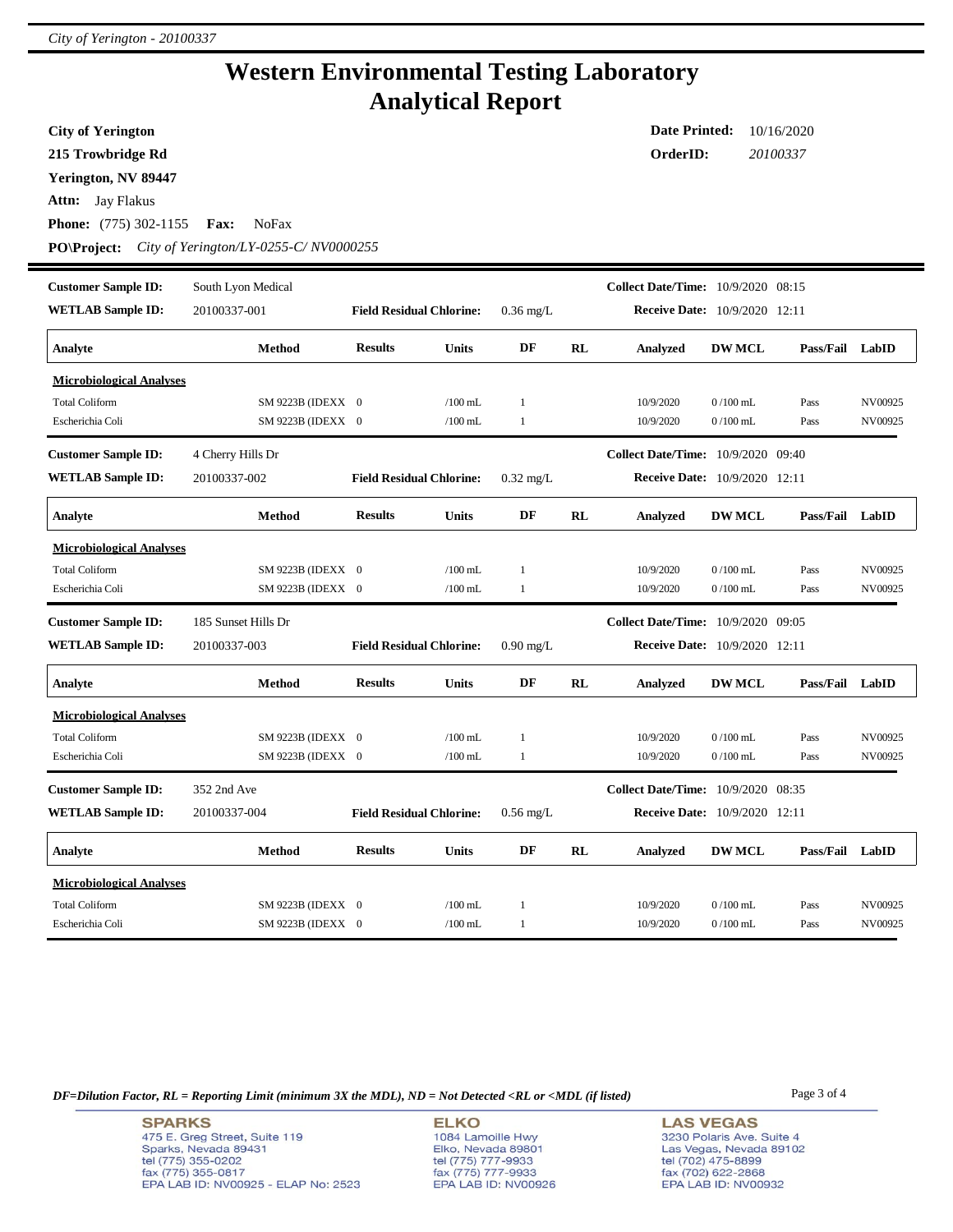# **Western Environmental Testing Laboratory QC Report**

| <b>OCBatchID</b> | <b>OCType</b> | <b>Parameter</b>      | Method                 | <b>Result</b> | Actual | % Rec | Units     |
|------------------|---------------|-----------------------|------------------------|---------------|--------|-------|-----------|
| QC20100370       | Blank 1       | <b>Total Coliform</b> | <b>SM 9223B (IDEX)</b> |               |        |       | $/100$ mL |
|                  |               | Escherichia Coli      | SM 9223B (IDEX         |               |        |       | $/100$ mL |

*DF=Dilution Factor, RL = Reporting Limit (minimum 3X the MDL), ND = Not Detected <RL or <MDL (if listed)* Page 4 of 4

**SPARKS** 475 E. Greg Street, Suite 119 Sparks, Nevada 89431<br>tel (775) 355-0202<br>fax (775) 355-0817 EPA LAB ID: NV00925 - ELAP No: 2523

**ELKO** 1084 Lamoille Hwy Elko, Nevada 89801<br>tel (775) 777-9933<br>fax (775) 777-9933 EPA LAB ID: NV00926

**LAS VEGAS** 3230 Polaris Ave. Suite 4 Las Vegas, Nevada 89102<br>tel (702) 475-8899<br>fax (702) 622-2868<br>EPA LAB ID: NV00932